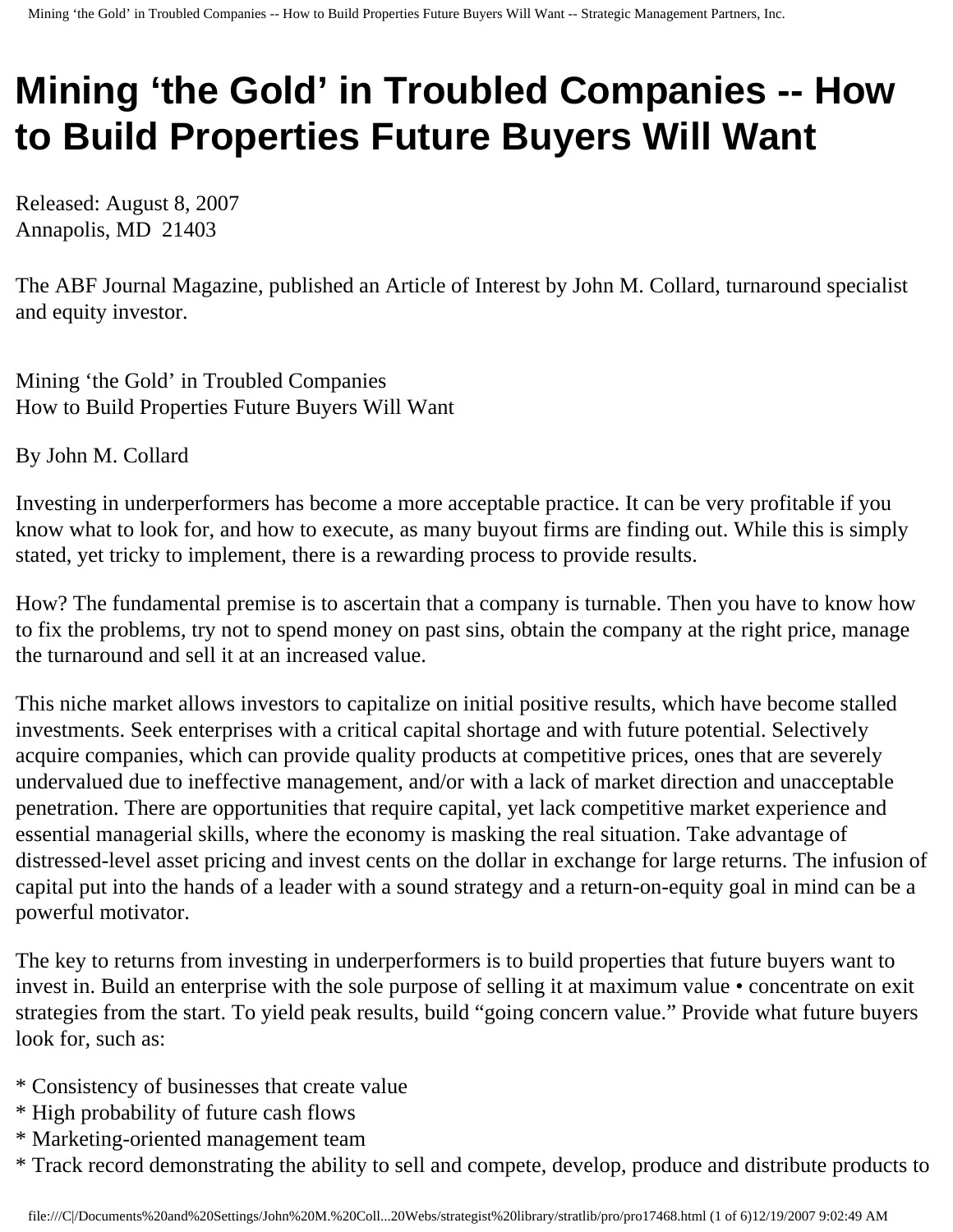thrive and grow

\* Realistic return potential from their fair entry valuation

There is great value in rebuilding an entity and setting it on a path toward long-term growth • this is the time for your exit. There are many buyers who accept lower return rates for stable growth and shy away from underperformers until they have been fixed • leave some future enticement for your buyers.

## Recovery Cycle

Whether you invest in a new entity, a portfolio property gone bad or a DIP opportunity, the recovery cycle is much the same. This cycle starts with a mismanagement slide into trouble; you determine viability and invest, renew the entity's health and, ultimately, sell the property.

All troubled entities reach that state through a progression of mismanagement • from officers to board members to investors. When the entity is at a precipice there is opportunity. The present owners, lenders and other stakeholders will have little choice but to bargain, and deals can be made. Be cautious, however. Many wait too long, and while doing so, allow the value to deteriorate completely. Avoid the pitfall of investing in an insolvent company with no fix available; as surprising as this sounds, many do.

Determine turnaround viability by truly understanding what is wrong within the company [usually two or three things] that has caused its breakdown. Don't be fooled by symptoms, and never listen to current senior management; if they knew what was wrong they should have fixed it before now.

Make certain that you have solutions to fix the real problems no one else has used, perhaps because you can bring new non-cash resources or applications to influence the revitalization. Take advantage of mispriced material inputs, labor, assets or capacity, and intellectual property. The answer is never, "just add cash," but always requires new leadership to implement change.

Negotiate acceptable terms that allow for substantial upside when your work is done. Now you can invest. If there are no solutions, creditors won't cooperate. If the price is unrealistic, go on to the next deal. Finding good turnable deals is fundamental to success.

#### Take Control

There must be a successful turn before the entity can be sold. Never leave this to chance. Always take active control of the entity • passive investing if managed by prior management is like a placebo, and you will lose your investment. Passive positions are only acceptable if they contribute to an investor pool that has an active lead participation.

Many equity investors approach an underperformer scenario in their own portfolio by applying strictly financial considerations. These same (financial) investors compound their problems when they take control of their company to determine whether a company is salvageable or a candidate for sale or liquidation. When sold, which is often the case, they write off their investment. Inherent in this scenario is a fundamental problem; purely financial consideration is not enough when an operational or revenuedriven turnaround is required. While many investors have run financial or investing institutions, few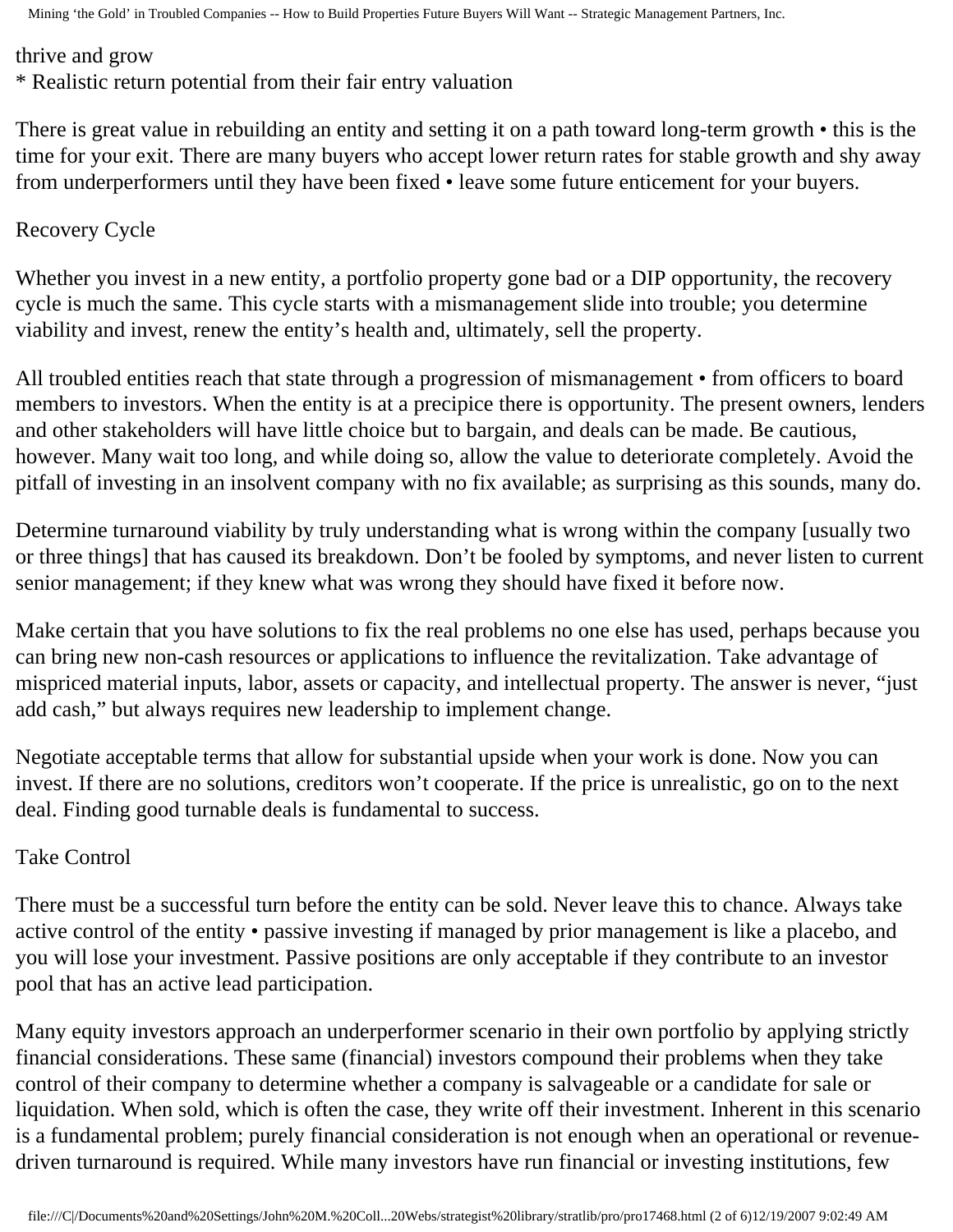have run companies as well, and are ill equipped to do so. This certainly leads to opportunity for those who can run companies.

There is substantial value derived from investors who also have senior operating leadership experience in their background. They can determine whether one strategy or another can affect the revitalization, and why others didn't work in the past. Many private equity firms and hedge funds are adding operating executive (CEO) talent to compliment their managing partners.

Someone once said, "Lead, Follow, or Get Out of the Way." When there is an underperforming entity, it is time for existing management to "get out of the way." They guided the company during this mismanagement slide, why allow them to complicate the situation any further?

# Process of Recovery

There is a process to guide an entity through corporate renewal. It involves utilizing a transferable set of skills to revitalize the property and restore it to a sale-worthy state. Then sell the entity and realize returns.

# Bring Leadership.

Focus on value creation and guide the company to a new plateau. Your advantage is that of an objective focus, untarnished by the situation at hand. You bring a perspective that does not reside within the company because the players lack experience with their new situation. You are the teacher, the stakeholders are the pupils, and together you rebuild in a new direction. You effectively manage "change control."

Install a CEO with transition experience in value-building situations. This leader will demonstrate expertise in:

- \* Managing crisis, transition, and rebuilding processes
- \* Shaping business strategy and financial structure
- \* Developing management talent, building high-caliper teams, utilizing and growing existing resources
- \* Growing sales and market share
- \* Maximizing return on capital
- \* Linking management performance to ultimate goals
- \* Developing incentive-based compensation programs

This leader must get directly involved in making decisions to achieve the ultimate goal • sale at increased valuation. He must be held accountable for performance, and timely results. Most importantly, he must get things moving. On the volume in (revenue/sales) side, look at where and how revenue is generated, then keep it coming in. On the volume out (throughput/production) side, get the product or service "out the door." How else can you bill for it?

The final step to complete the turn is to hire a "marquis" manager to lead the enduring team. This permanent team adds to the value equation.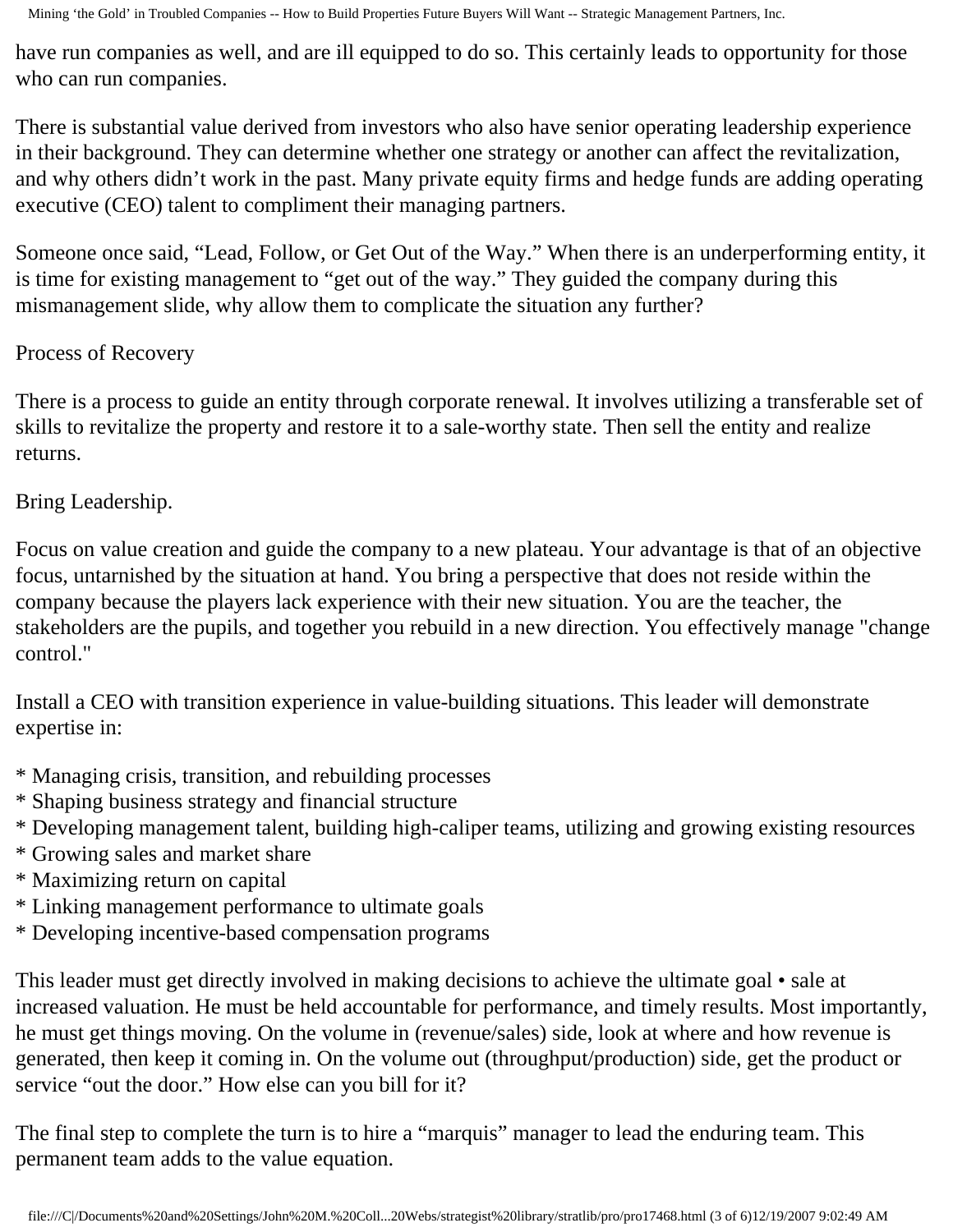Set Strategy.

Your investing goal is a shorter-term high multiple return (for the risk) while allowing the ongoing longer-term returns for the buyers who provide you an exit. Implement long-term strategies, which will survive your exit.

While situations differ, one essential strategy is to drive revenues; growth cannot occur without more sales. The strategy must address the problems plaguing the company, and provide a roadmap to revitalization. If all you can do is think of strategies tried before •then don't invest.

An effective strategy is key to implementing change. You must establish a new vision, distill this direction into concrete goals and objectives, and create a guide for everyone to follow. Rebuilding momentum is critical to success.

Build Quality Management Team.

The value of a company increases sharply with a strong, permanent credible team that can demonstrate their ability to produce consistent sales, profit and cash flow results. Establish continuity in the organization to allow everyone to expect orderly change and opportunity.

Capitalize on available under-utilized human capital such as those middle managers that remain. Chances are they are dedicated to the company and its success. Guide them to their next level, and they will take the company the next big step.

Acquire New Business/Sales.

There are only two ways to increase sales: Sell new products to existing customers, or sell existing products to new customers. Most underperformers have forgotten, or never had, the basics of marketing and promotion. Clearly promote what your products and services can do for your customer to satisfy their needs, and differentiate why your product stands apart from the competition.

Become market driven by adapting to changing conditions and improving your competitive position. Deliver only what they are willing to pay for with no excess cost.

Establish Sound Capital Structure.

Create reasons for investors to invest. A sound strategy with a viable marketplace, efficient delivery and production vehicles, coupled with a cohesive management team, will entice the investment community. Securing new capital becomes much easier when investors see a high probability of return and a viable exit strategy.

Just as important as infusing cash for working capital needs is making certain that cash won't be diverted to past commitments. Establish relationships with creditors so they will work with the new management team, and give them upside when the turn is complete. Consider a "Creditor's Committee"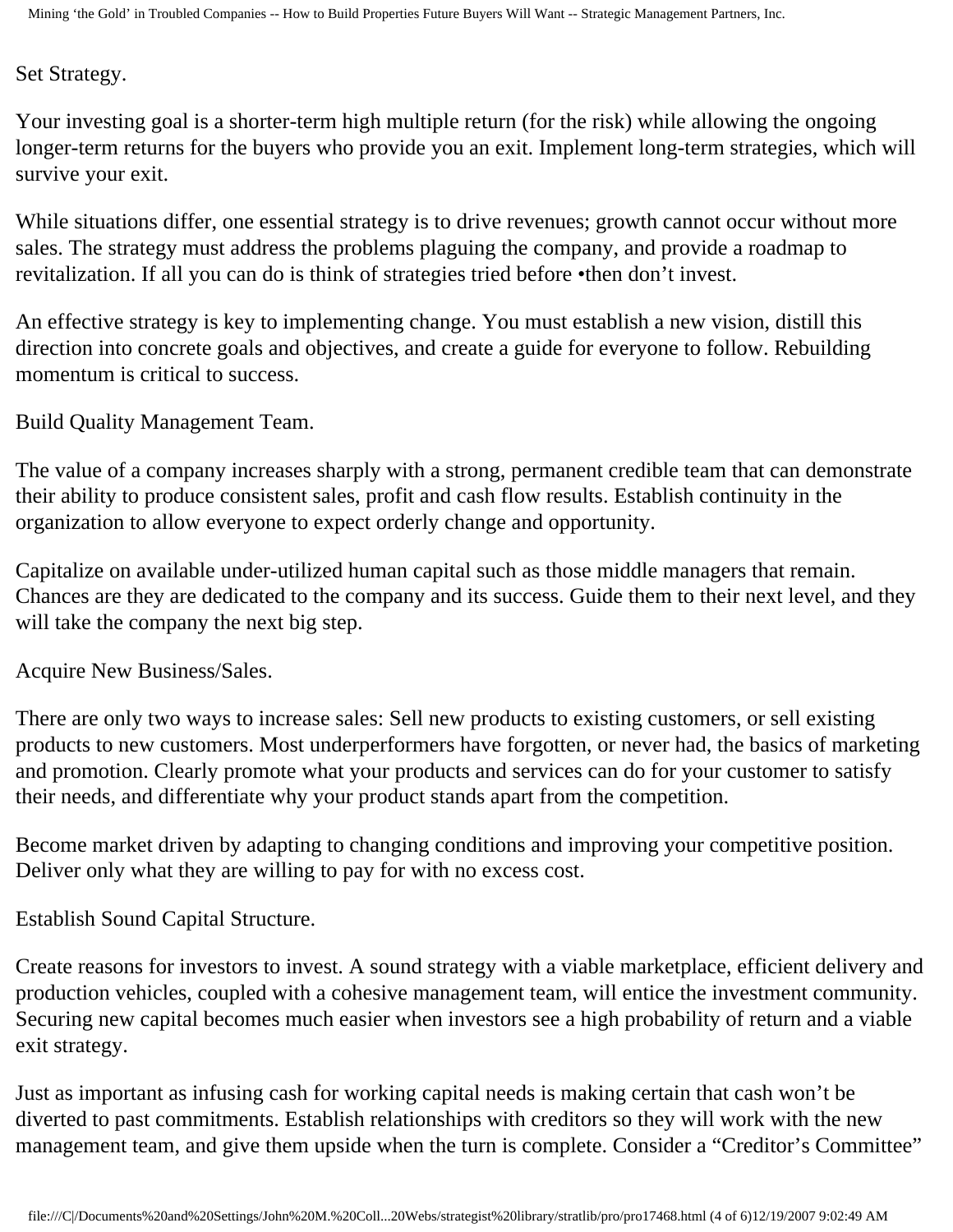approach (out of bankruptcy) to keep them plugged in and participating. Pre-packaged bankruptcies are also available to ensure cooperation. You can always purchase assets out of bankruptcy to ensure a clean structure • a strategy being utilized more often as buyout funds get more comfortable with the process. In many ways this approach can be considered alternative and complimentary financing.

## Implement Processes.

Use systems and processes to drive the business and control the day-to-day environment, which allows management to run the critical elements of the company. Many managers waste time on tasks where results would be essentially the same whether they managed them or not. Focus on the important things • controlling cash and costs, increasing sales and enhancing value creation • and manage these.

## Processes Define Guidelines and Expectations

Watch for the benefits derived from communicating what is expected. This will re-establish delegation of authority and expectation to those who can turn the events of the company, and more importantly, will demonstrate the value of this recurring phenomenon. When results are recurring this stimulates value.

## Nurture Resources.

Leverage all resources (people/facilities/advisors) to complete the turn. Often the key resource is the employee. Set up an incentive structure that pays only when they accomplish the goals set in your longterm strategy. A robust incentive structure shares the risk • if successful then all will gain. If not, then don't subsidize poor performance. Your incentive for investing is return when the sale occurs. Their incentive should be based upon performance that will take the company beyond its sale. After all, they are a key asset your buyer is looking for.

#### Exit

Know when to "cash-out." The greatest ROI comes when the turn is complete and the company is ready for the next tranche to fund growth. At this point there are many new investors who will want to participate. Remember:

Earnings and cash capacity + achieved X multiple on investment + demonstrated Improvements + functioning management Team in place  $=$  time to sell.

#### Summary

Success in investing recognizes that a small Xr growth in revenues can yield many Xn returns on invested equity. Revenue in excess of controlled fixed costs drops substantial incremental profits (cash) to the bottom line, which in turn drives valuation.

Leverage opportunities to take advantage of distressed-level asset pricing in distressed situations; the risk to reward ratio is high. Take operating control in all entities to make certain that those decisions that few understand are made to influence the Xn multiple outcome. Instate leadership with extensive